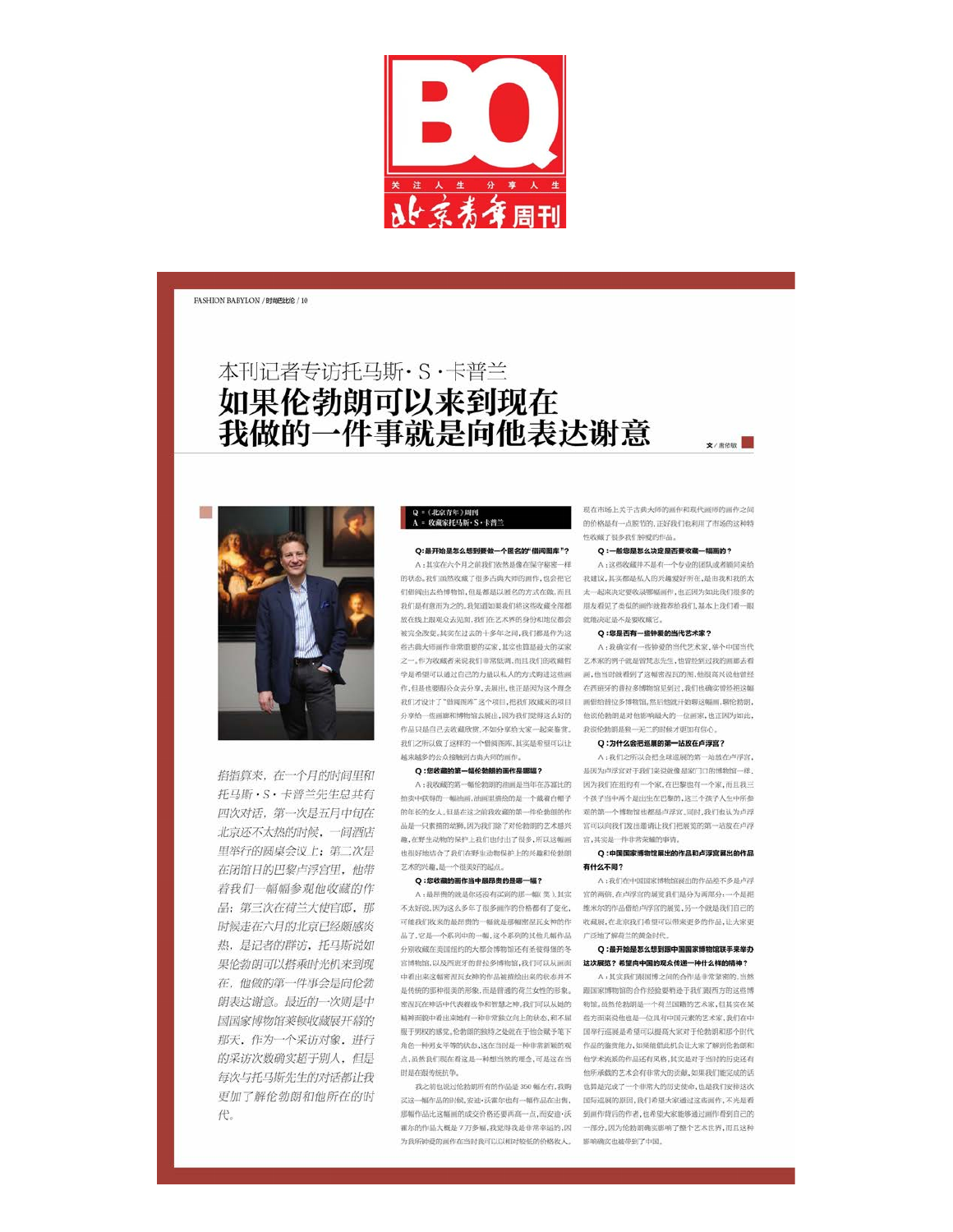### 中国国家博物馆+菜顿收藏第二站《伦勃朗和他的时代》 **IS** 在国博你可以看哪些画?



中国国家博物馆莱顿收藏的海报和预想 中的不太一样,是一张年轻人的脸,坚毅又浪 漫,是和伦勃朗同画室的友人扬·利文斯的自 画像,说起选择这张画像的原因,托马斯说因 为他的长相即使放在现代也十分时髦,其实, 从法国回来的日子里就开始翘首期盼着与 伦勃朗再见的日子,如同期盼一位老友。终于 2017年6月17日至9月3日,菜顿收藏 The Leiden Collection)携七十余件绘画藏品亮 相中国国家博物馆,这也是莱顿收藏的首次全 球巡视

展览地点:中国国家博物馆 展览时间: 2017年6月17日 -- 9月3日



### 《书房中的女神密涅瓦》 伦勃朗·范·英因

#### 1635年,帆布油画, 138×116.5 厘米

搬至阿姆斯特丹居住的伦勃朗开始创造以女神和古代女英雄为主题的大尺寸画作。经过修复,该面曾在2002年亮相马斯特里赫特展览会, 并引起了巨大的魔动。6年后,卡普兰夫妇将该面购入。与它相关的记录最早可追溯至18世纪上半叶,隶属于苏格兰萨默维尔公爵的私人 收藏。1924年,它在伦敦售出,此后又多次易主,足迹通及欧洲与日本。

### 《安东涅·库帕尔画像》 伦勃朗·范·莱因及画室

### 1635,板面油画, 83.5×67.6 厘米

1631年,伦勃朗·范·莱因离开故乡莱顿,前往网姆斯特丹;也正是这一年,他接到了人 生中最重要的肖像画委托任务之一,绘制(安东涅·库帕尔画像)。通过这幅画像,我们 还能了解到伦勃朗画室工作的些许有趣的培节。伦勃朗负责考虑画面构图,画出人物 草图,他还要亲自为库帕尔的整个头部和手部上色,但服装和花边领的部分,他可能交 由画室的其他人来完成。这幅画里,伦勃朗和画室的分工反映出一种艺术生产方式。



#### 《玩牌者》 扬·利文斯 1625,布面油画, 97.5×105.4 厘米

扬·利文斯于1625年左右在莱顿粗昂破了这幅(玩牌者),描绘了 深夜烛光中玩牌赌博的场面。有景位置的士兵身后隐藏着温暖的 烛光,光芒照相了桌面上的每副面孔,包括黑发的士兵,还有石边 举着红帐、马上要输牌的人,后者露出失望的表情,而他的同伴们 却满脸好奇地望着也。紧凑的构图和前景里醒目的人物都增强了 画面的即时性。在理解利文斯和伦勃朗的关系上,现在有一种重 要的说法,人们认为面中拿着烟斗的旁观者正是大师伦勃朗。

### 《坐在维金纳琴边的年轻女子》 约翰内斯·维米尔

### 1670~1672年, 25.5×20.1 厘米

女子坐在堆金纳琴边,手指温柔地触摸着键盘,她望着观赏者,脸上露出了一丝微笑。她哲停演奏的动作带出了瞬间的私居感及可察觉的静谧 感,营造出一种凝固的美。光线从上方的窗户进入,微微照亮了她的半边脸和颈上的珍珠顶链。X射线照片显示,面中比例有点奇怪的黄色披肩 其实是后来增加的,可能是维米尔死后有人添上去的。在卡普兰一家获得这幅画之前的几十年间,这幅画从未在公众眼前出现,它于近期才被重 新纳入维米尔的作品中。技术检查显示,这幅面的原料和技法与面家晚年的作品相符。2011年,康奈尔大学的C.理查德·约翰逊和果斯大学的 唐·H·约翰逊对该面做了帆布织法分析,结果表明这幅作品所用的帆布和维米尔(织花边的女工)所用的是同一匹。



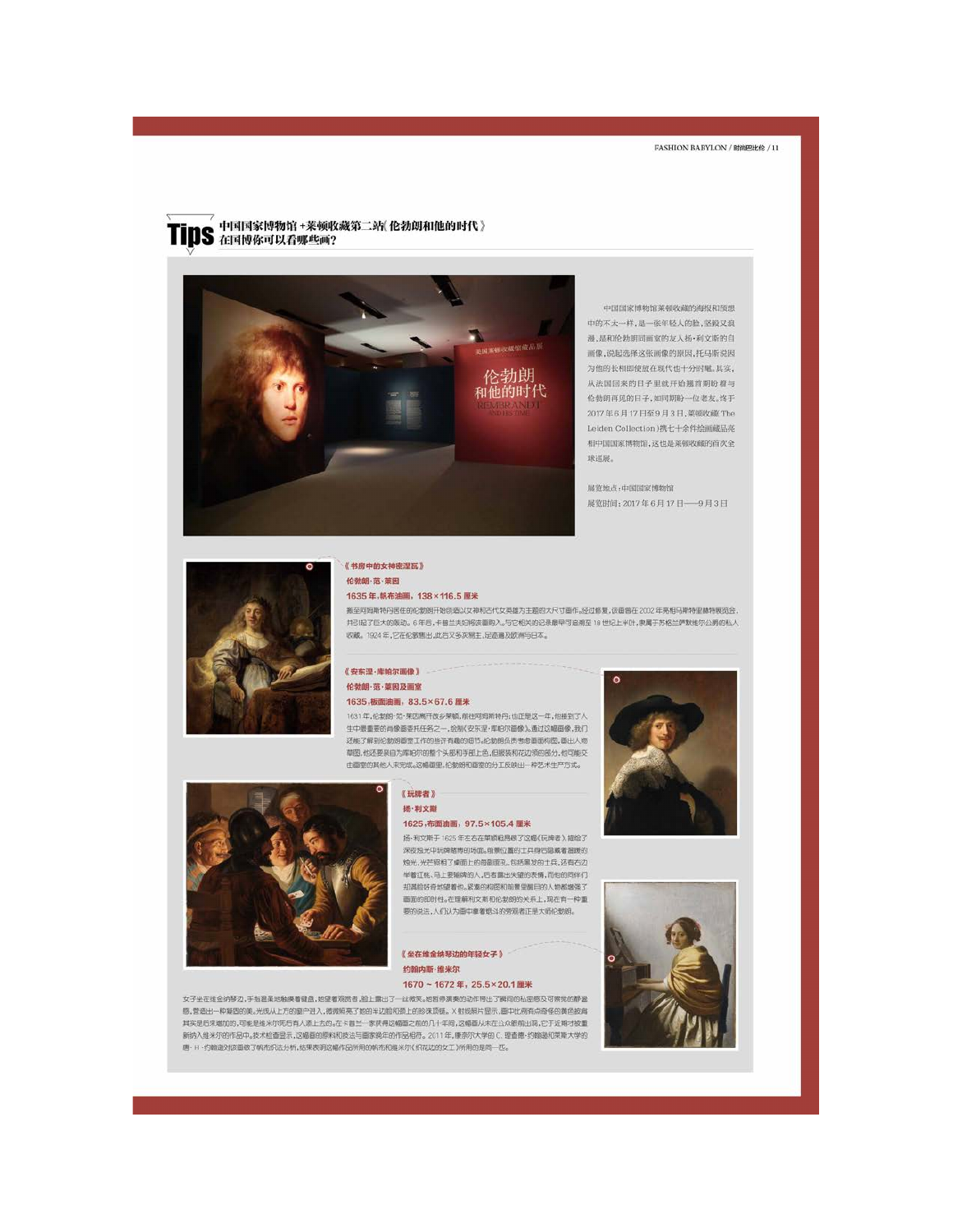**"Interview with Thomas S. Kaplan: If Rembrandt could travel through time, the first thing I would do would be to express my gratitude"**

If my memory serves me well, I had four conversations with Dr. Thomas S. Kaplan. The first time was in mid-May, when we organized our roundtable conference in a hotel in Beijing. Our second encounter was at the Louvre in Paris, on a day when the museum was closed to the public. The third time was in June and Beijing was already heating up. During a press conference held at the ambassadorial residence of the Kingdom of the Netherlands, Thomas told us that if Rembrandt could travel through time, the first thing he would do would be to express his gratitude. Our most recent conversation took place on the opening day of The Leiden Collection's exhibition at the National Museum of China. When it comes to sitting through interviews, Mr. Kaplan certainly has had more than his fair share. Yet every conversation I have had with him has given me a deeper understanding of Rembrandt and his time.

## *Q: Beijing Youth Weekly*

A: Dr. Thomas S. Kaplan

# *Q: How did you come up with the idea of a "Lending Library"?*

A: The truth is that as of 6 months ago or so, we were still trying to keep it a secret. Although we own a collection of paintings by classical masters that we lend to museums, we always and exclusively did so on the basis of anonymity. I knew that if we were to put the entire collection online for people to access, our identity and position in the art world would be completely changed. We are very important buyers of these classical paintings – perhaps one of the most important. As collectors, we tried to maintain a low profile. Our ethos is indeed to collect these paintings privately, but to share them with the general public. We designed our "Lending Library" based on that very ethos, loaning our pieces to galleries and museums, simply because we believe that it is better to share such marvels with people rather than to keep them to ourselves. It is our hope that more and more people will enjoy these masterpieces through our "Lending Library".

## *Q: What was the first Rembrandt that you collected?*

A: The first Rembrandt oil painting that I collected was acquired at a Sotheby's auction, depicting an elderly woman in a white cap. But the very first work by Rembrandt, which I bought before that one, happens to be the sketch of a young lion. Apart from our interest in Rembrandt, my wife and I are also dedicated to the protection of wild animals. This painting combined our passion for conservation and our interest in Rembrandt. It was a wonderful starting point.

## *Q: What is the most expensive painting in your collection?*

A: The most expensive piece is the one that you are yet to buy [laughter]! It is difficult to say, as the prices have changed over the years. But perhaps the most expensive one we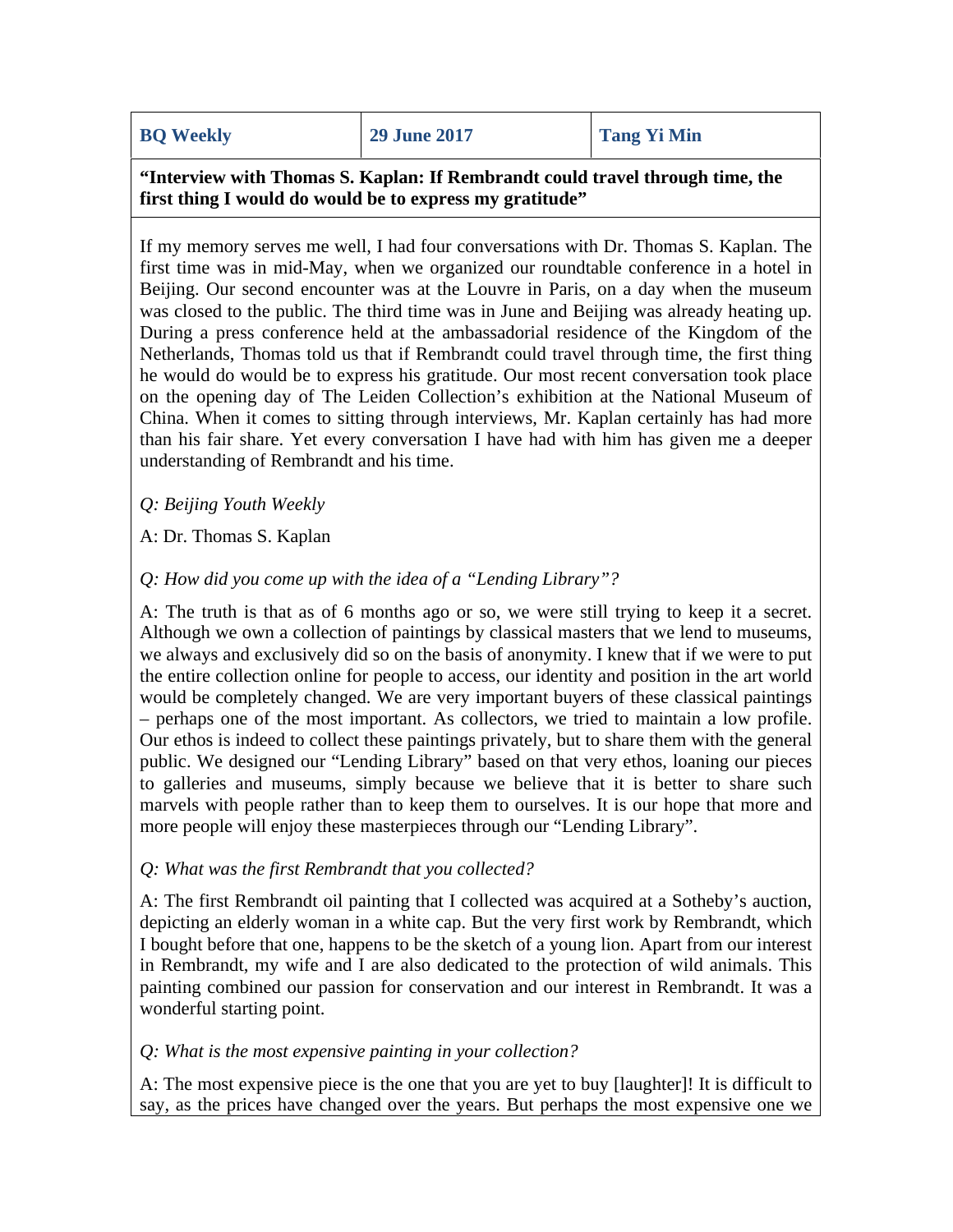have ever acquired is the painting of the Goddess Minerva. One can easily see that this piece does not depict the traditional image of beauty, but the image of an ordinary Dutch woman. Minerva was the goddess of wisdom and warfare. From her appearance, one can feel her independent spirit and her attitude towards patriarchy. What is so unique about Rembrandt is that he would grant his characters some form of equality between men and women, which at the time was a very novel point of view. Today, this seems quite common, but at the time it represented a real struggle against traditional norms.

As I mentioned earlier, there are about 350 works by Rembrandt. When I bought this one, there was a work by Andy Warhol on sale and its price was slightly higher than the Rembrandt. Yet there are about 70,000 works by Andy Warhol. I think I was very lucky, because the paintings that I liked could still be acquired at a relatively low price. In the market, there is a bit of a gap at the moment between the price of works by contemporary and ancient masters. We took advantage of this and acquired many of the pieces we love.

# *Q: How do you decide what to collect?*

A: It is not based on suggestions or advice provided by a team of specialists or consultants. It is entirely driven by our personal interest. My wife and I make decisions together on what to collect. Friends would also recommend paintings to us. Basically, we know at first glance whether or not we want a particular piece.

# *Q: Do you have any favorite contemporary artists?*

A: I do – for example, the Chinese contemporary artist Zeng Fanzhi. He came to my gallery to see the painting of Minerva. Zeng was pleased to mention that he had seen it at the Prado Museum in Spain. Then he started talking about the painting and about Rembrandt. He said that Rembrandt was actually the painter who influenced him the most – hence my confidence in saying that Rembrandt is truly unique.

# *Q: Why did you choose the Louvre as the first destination on your global tour?*

A: The reason for that is simply because the Louvre is like our "neighborhood museum", so to speak. We have a home in New York and a home in Paris. Out of my three children, two were born in Paris and the first museum that they ever visited was the Louvre. It was an honor to be invited to hold our first exhibition there.

# *Q: What is the difference between the works exhibited in the Louvre and the works exhibited in the National Museum of China?*

A: The number of paintings displayed in the National Museum of China is about twice as large as that in the Louvre. The Louvre exhibition was divided into two parts: one was focusing on works by Vermeer, some of which we loaned to the Louvre, while the other was our own exhibition. We hope to bring more paintings to Beijing and let the general public gain a deeper understanding of the Dutch Golden Age.

*Q: How did you start thinking about holding a joint exhibition with the National Museum of China? What kind of message would you like to convey to Chinese viewers?*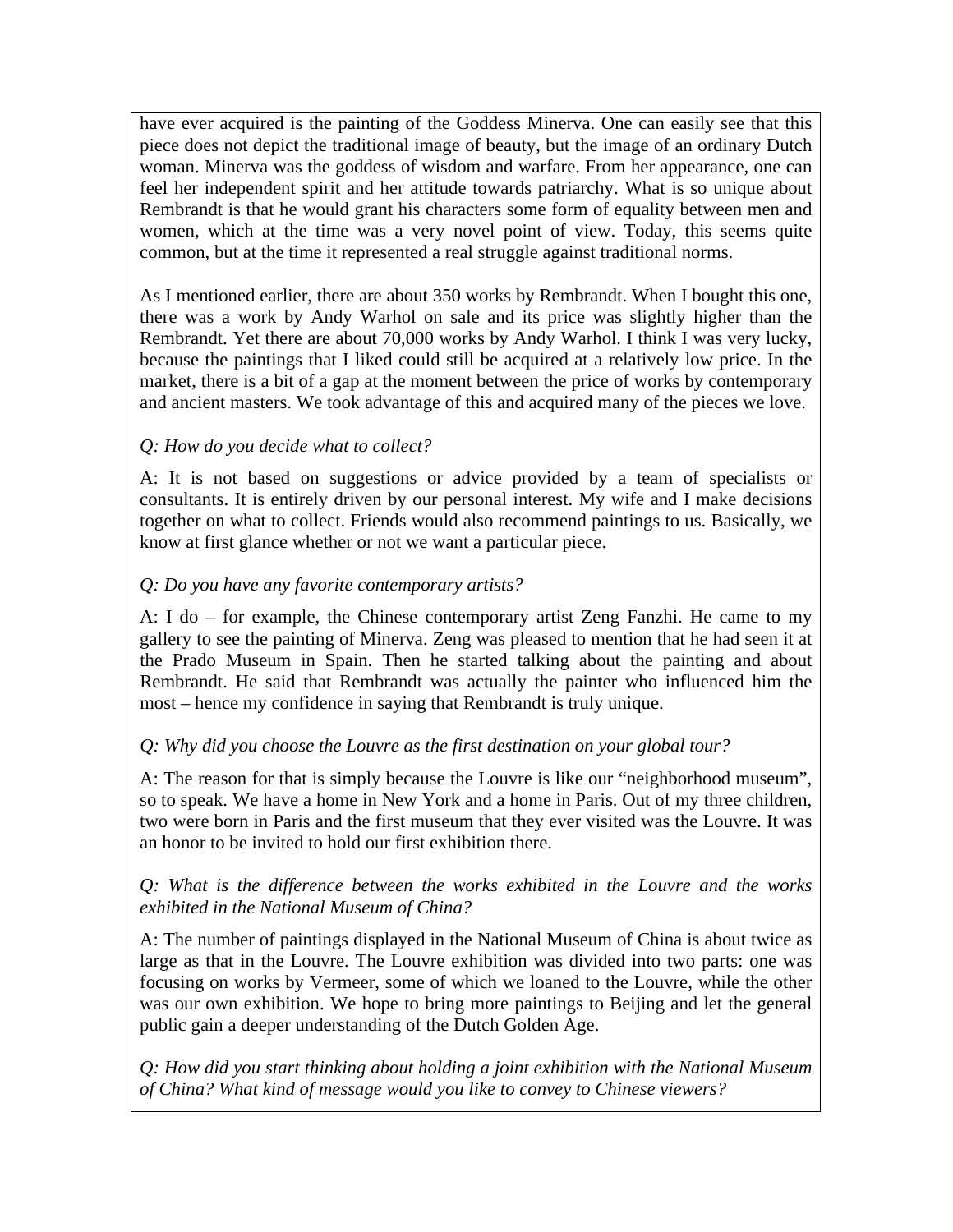A: We have a very close relationship with the National Museum of China. Although Rembrandt is Dutch, he also carries some Chinese elements as an artist. We hope that our exhibition in China can help improve the general appreciation for Rembrandt and the works of his time. If we can take this opportunity to introduce Rembrandt and the genre and style of his School to the public, it would represent a great contribution to that particular time in history, as well as the art that he embodies. It truly would be a tremendous achievement if we could accomplish this. This is also one of the drivers of this international tour. We hope that through these paintings, people may not only see the masters behind them, but also a part of their own selves. Rembrandt ultimately influenced the entire world and with it, China.

# §

### *TIPs*

### *National Museum of China & The Second Stop of The Leiden Collection "Rembrandt and His Time" – What can you see at the National Museum of China?*

The poster for The Leiden Collection's exhibition in the National Museum of China is slightly different from what we expected. It shows the face of a young man, looking stern with just a hint of a romantic gesture – a self-portrait by Jan Lievens, who was a friend of Rembrandt at his studio. When asked about the reason for choosing this particular painting, Thomas answered that this piece represented a rather stylized face, even from a modern point of view. I had been looking forward to the day I would "meet" Rembrandt again, ever since I came back from France – not unlike looking forward to seeing an old friend. From June 17 to September 3, over 70 works from The Leiden Collection will be displayed at the National Museum of China. This also represents the second stop on The Leiden Collection's global tour.

§

*Venue: National Museum of China Time: June 17 – September 3, 2017*

§

*Minerva in Her Study Rembrandt van Rijn 1635, Oil on canvas 138 x 116.5cm*

After moving to Amsterdam, Rembrandt started producing large-scale paintings with themes involving goddesses and heroines. After restoration, this piece was brought to the Maastricht Fair and created quite a sensation. The Kaplans bought it six years later. The earliest records of the painting's existence date back to the first half of the eighteenth century, when it was in the possession of the Earl of Somerville in Scotland. After it was auctioned in London in 1924, the piece entered various private collections in Europe and Japan.